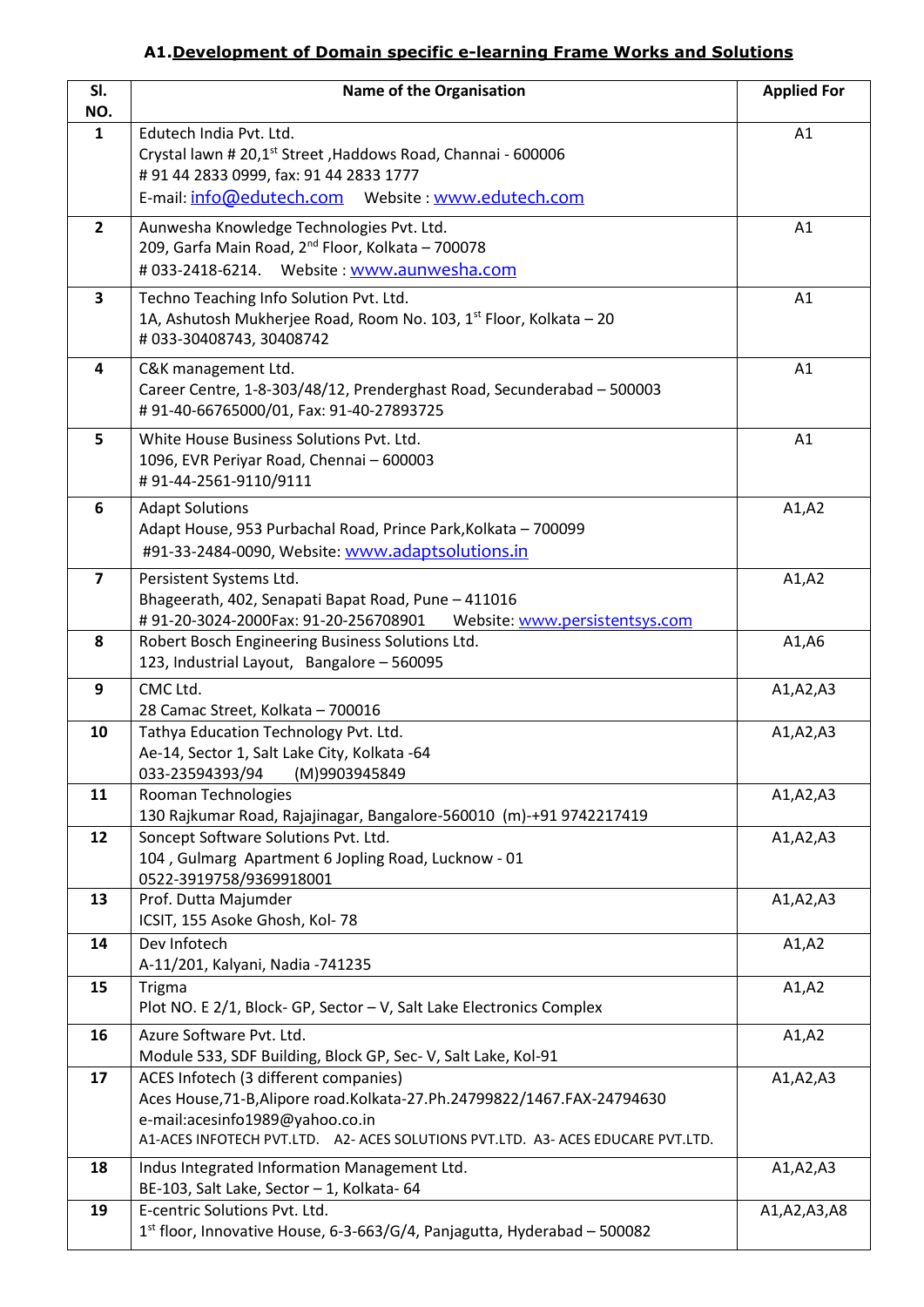| 20                | SDM College of Engineering & Techno logy                                          | Α1             |
|-------------------|-----------------------------------------------------------------------------------|----------------|
|                   | Dhavalagiri, Dhanwad, Karnataka-580002                                            |                |
|                   | Ph.2447465/2445327/2435307 FAX:0836-2464638                                       |                |
| 21                | <b>Spatial Decisions</b>                                                          | A1,A2          |
|                   | B-30, Kailash Colony, New Delhi - 110048                                          |                |
| $22 \overline{ }$ | <b>RABT Technologies</b>                                                          | A1,A2,A3,A8    |
|                   | RABT Technologies Pvt. Limited 17/19, K.P. Roy Lane, C-2 Dhakuria, Kolkata-700031 |                |
| 23                | <b>Technomed Services</b>                                                         | A1,A3,A4,A6,A8 |
|                   | B3, Aditya Trade Tower, Plot 4, Local shopping centre 08 P Block, Dilshad garden, |                |
|                   | New Delhi-110095                                                                  |                |
|                   | (M) 09968555603 Tele FAX 91-11-22594534<br>Email: technomed.tms@gmail.com         |                |

### **A2. Provision of Integrated Hardware and Software Solutions and/or marketing and selling of Products/solutions developed by C-DAC under Licensing Agreement**

| SI.<br>NO.              | <b>Name of the Organisation</b>                                                                                                                        | <b>Applied For</b> |
|-------------------------|--------------------------------------------------------------------------------------------------------------------------------------------------------|--------------------|
| $\mathbf{1}$            | <b>Spatial Decisions</b><br>B-30, Kailash Colony, New Delhi - 48                                                                                       | A1, A2             |
| $\overline{2}$          | Persistent Systems Ltd.<br>Bhageerath, 402 Senapati Bapat Road, Pune - 411016 #91-20-3024-2000 Fax: 91-<br>20-256708901 Website: www.persistentsys.com | A1, A2             |
| $\overline{\mathbf{3}}$ | <b>Adapt Solutions</b><br>Adapt House, 953 Purbachal Road, Prince Park, Kolkata - 700099<br>#91-33-2484-0090, Website: www.adaptsolutions.in           | A1, A2             |
| $\overline{\mathbf{4}}$ | Secure Enersoft Ltd.<br>A-49, 2nd Floor, Sector-8, Dwarka, New Delhi-75<br>TeleFAX:91-11-45151994                                                      | A2                 |
| 5                       | CES Technologies Pvt. Ltd.<br>CES tower, Block-DM, Plot NO. 384, Sec-V, Salt lake, Kolkata-91                                                          | A2, A3             |
| 6                       | CMC Ltd.<br>Camac Street, Kolkata - 700016                                                                                                             | A1, A2, A3         |
| $\overline{7}$          | U C Datta & Sons(UCDS)<br>Microworld software services pvt.ltd. 5/35 Sahid nagar, Dhakuria, Kolkata-31<br>Ph.+91336452575, (M)9831188195               | A2                 |
| 8                       | Tathya Education Technology Pvt. Ltd.<br>Ae-14, Sector 1, Salt Lake City, Kolkata -64<br>033-23594393/94, 9903945849                                   | A1, A2, A3         |
| 9                       | Rooman Technologies<br>130 Rajkumar Road, Rajajinagar, Bangalore-560010, (m)-+91 9742217419                                                            | A1, A2, A3         |
| 10                      | Soncept Software Solutions Pvt. Ltd.<br>104, Gulmarg Apartment 6 Jopling Road Lucknow, 522-3919758/9369918001                                          | A1, A2, A3         |
| 11                      | Dev Infotech<br>A-11/201, Kalyani, Nadia -741235                                                                                                       | A1, A2             |
| 12                      | Trigma Solutions Pvt. Ltd,<br>3 <sup>rd</sup> Floor, Tower C, DLF Info City, Rajiv Gandhi Chandigarh Technology Park,<br>Chandigarh - 160101           | A1, A2             |
| 13                      | Azure Software Pvt. Ltd.<br>Module 533, SDF Building, Block GP, Sec- V Salt Lake, Kol-91                                                               | A1, A2             |
| 14                      | ACES Infotech (3 different companies)<br>A1-ACES INFOTECH PVT.LTD. A2--- ACES SOLUTIONS PVT.LTD. A3-- ACES EDUCARE PVT.LTD.                            | A1, A2, A3         |
| 15                      | Indus Integrated Information management Ltd.<br>BE-103, Salt Lake, Sector - 1, Kolkata - 700064                                                        | A1, A2, A3         |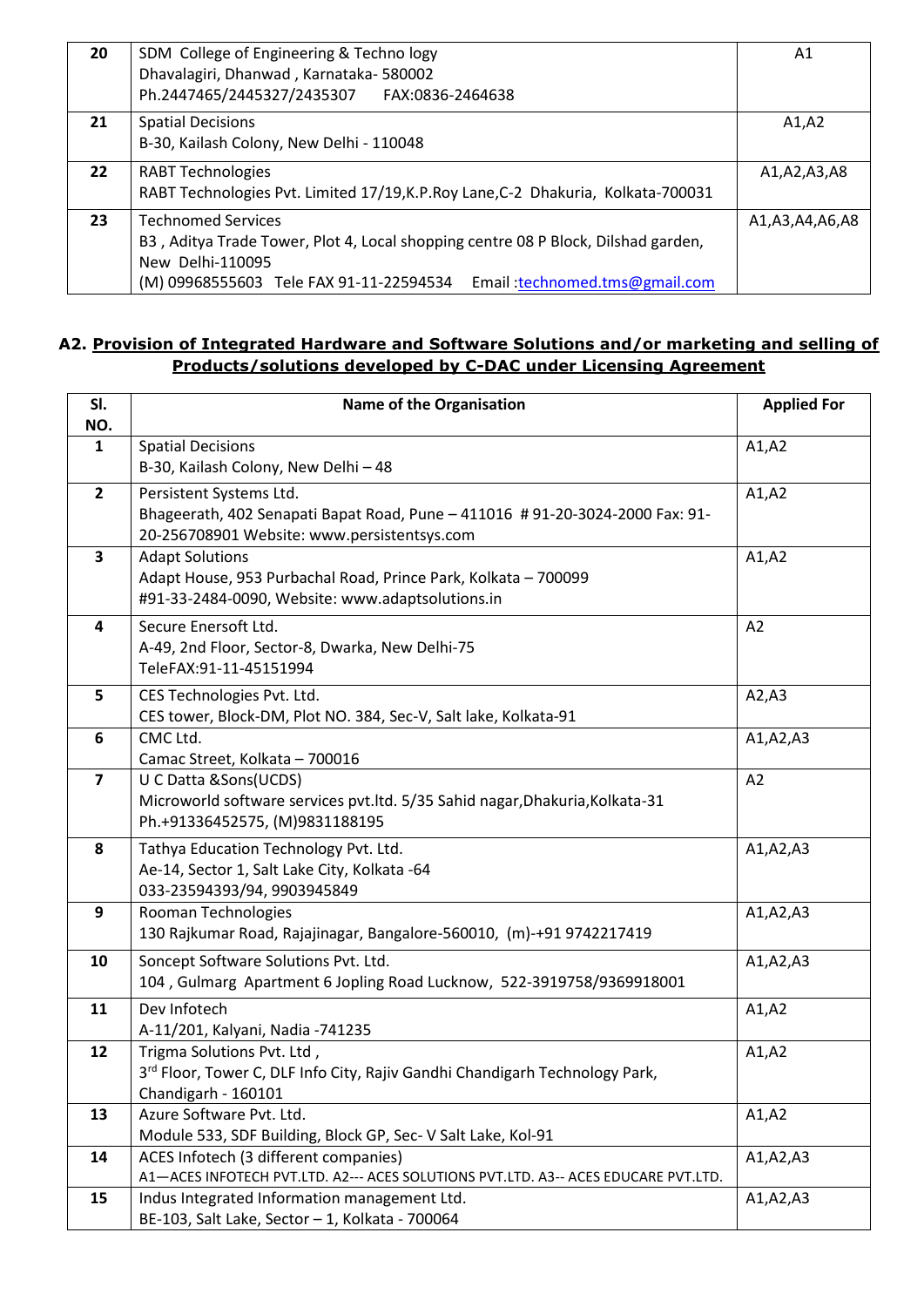| 16 | E-centric Solutions Pyt. Ltd.                                                     | A1,A2,A3,A8 |
|----|-----------------------------------------------------------------------------------|-------------|
|    | 1st floor, Innovative House 6-3-663/G/4, Panjagutta Hyderabad - 500082            |             |
| 17 | <b>Stesalit Ltd. Stesalit Towers</b>                                              | A2,A3,A5    |
|    | E-2-3, EP & GP Block, Salt Lake, Sector-V Kol-91                                  |             |
| 18 | Prof. Dutta Majumder                                                              | A1,A2,A3    |
|    | ICSIT, 155 Asoke GhoshKol-78                                                      |             |
| 19 | <b>RABT Technologies</b>                                                          | A1,A2,A3,A8 |
|    | RABT Technologies Pvt. Limited 17/19, K.P. Roy Lane, C-2 Dhakuria, Kolkata-700031 |             |

# **A3. Provision of Faculty for High end training**

| SI.                     | Name of the Organisation                                                                                                                                               | <b>Applied For</b> |
|-------------------------|------------------------------------------------------------------------------------------------------------------------------------------------------------------------|--------------------|
| NO.<br>$\mathbf{1}$     | Shri Ram New Horizons Ltd.<br>A-12, Sector - 59, Noida, Gautam Budh Nagar - 201301(U.P.) # 0120-                                                                       | A <sub>3</sub>     |
| $\overline{2}$          | 4680800/4680900 Fax: 4680801<br><b>Robin Thomas NIIT Limited</b><br>Infocity, A-24, Sector-34, Gurgaon - 122001, Haryana #91-0124-4917299, 91-124-                     | A3                 |
| $\overline{\mathbf{3}}$ | Ants Consulting and Services Pvt.Ltd.<br>#5, 4th Cross, 5th Main, Doresani Palya, Antappa Layout, J.P. nagar, 7th Phase<br>Bangalore- 560076 # 080-26582817            | A3                 |
| 4                       | <b>QValue Services</b><br>IB-23, Sector - III Salt Lake, Kolkata - 700106 #033-2335-9909/2335-9076<br>e-mail: qvalue@qvalueservices.com<br>Web: www.qvalueservices.com | A <sub>3</sub>     |
| 5                       | CES Technologies Pvt. Ltd.<br>CES tower, Block-DM, Plot NO. 384 Sec-V, Salt lake, KOI-91                                                                               | A2, A3             |
| 6                       | Stesalit Ltd.,<br>Stesalit Towers, E-2-3, EP & GP Block, Salt Lake, Sector-V Kol-91                                                                                    | A2, A3, A5         |
| $\overline{7}$          | CMC Ltd.<br>28, Camac Street, Kolkata - 700016                                                                                                                         | A1, A2, A3         |
| 8                       | Tathya Education Technology Pvt. Ltd.<br>Ae-14, Sector 1, Salt Lake City, Kolkata                                                                                      | A1, A2, A3         |
| 9                       | Rooman Technologies<br>130 Rajkumar Road, Rajajinagar, Bangalore-560010, (m)-+91 9742217419                                                                            | A1, A2, A3         |
| 10                      | Soncept Software Solutions Pvt. Ltd.<br>104, Gulmarg Apartment                                                                                                         | A1, A2, A3         |
| 11                      | Prof. Dutta Majumder<br>ICSIT, 155 Asoke GHosh, Kol-78                                                                                                                 | A1, A2, A3         |
| 12                      | <b>ACES Infotech</b><br>Aces House, 71-B, Alipore road. Kolkata-27. Ph. 24799822/1467. FAX-24794630<br>e-mail:acesinfo1989@yahoo.co.in                                 | A1, A2, A3         |
| 13                      | Indus Integrated Information management Ltd.<br>BE-103, Salt Lake, Sector - 1, Kolkata - 64                                                                            | A1, A2, A3         |
| 14                      | E-centric Solutions Pvt. Ltd.<br>1st floor, Innovative House 6-3-663/G/4, Panjagutta Hyderabad - 500082                                                                | A1,A2,A3,A8        |
| 15                      | The Institution of Electronics and Telecommunication Engineers, Kolkata centre.<br>J1-7 EP Block Saltlake Electronics complex. Kolkata -91                             | A3                 |
| 16                      | <b>RABT Technologies</b><br>RABT Technologies Pvt. Limited 17/19, K.P. Roy Lane, C-2 Dhakuria Kolkata-700031                                                           | A1, A2, A3, A8     |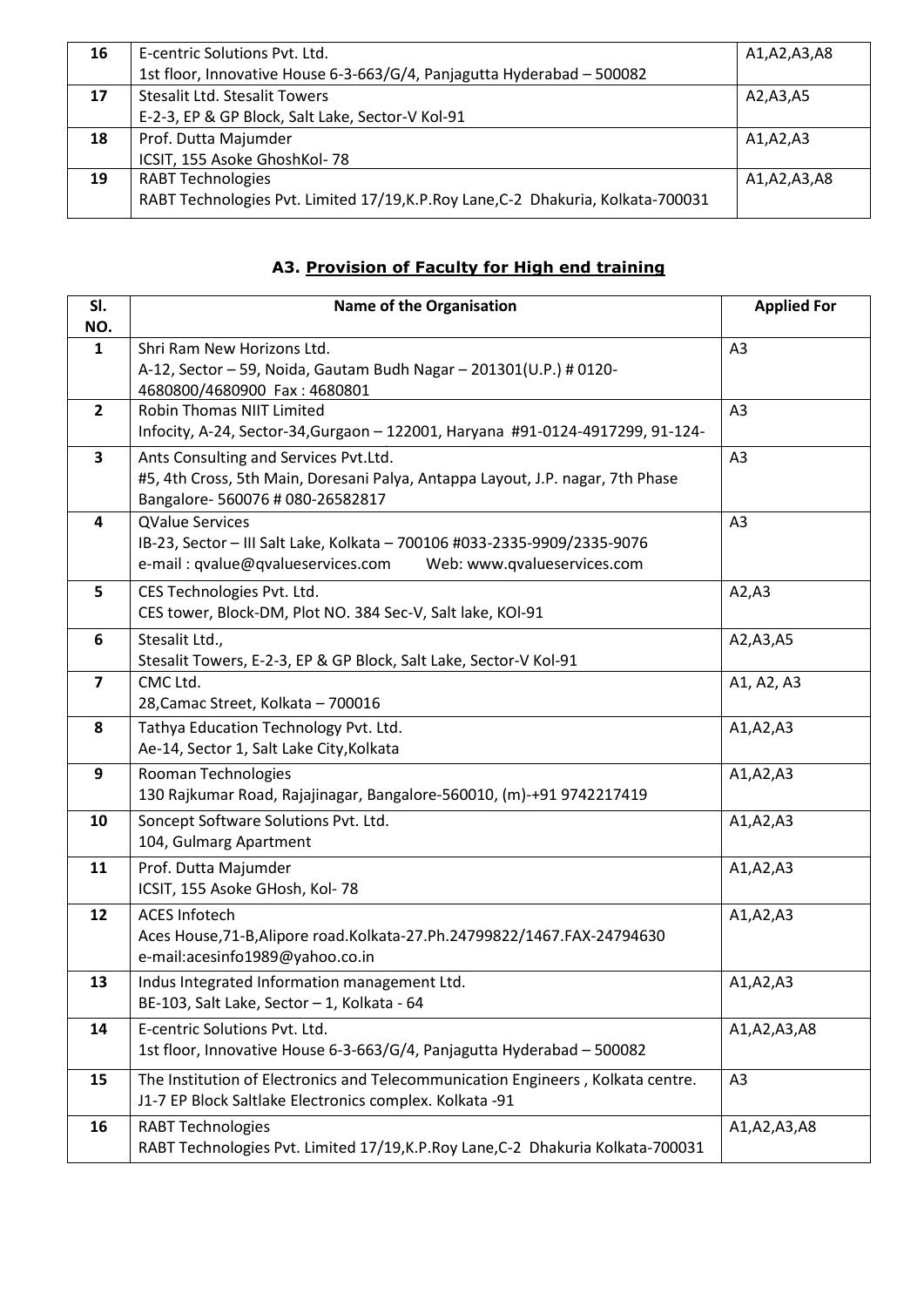| Technomed Services, B-3 Aditya Trade Tower Dilshad Garden, New Delhi-95 |                                 | A1,A2,A3,A4,A6,A8 |
|-------------------------------------------------------------------------|---------------------------------|-------------------|
| #11-2259-4534, 9968555603                                               |                                 |                   |
| Email: technomed.tms@gmail.com                                          | Web: www.technomed-services.com |                   |
|                                                                         |                                 |                   |

### **A4. Provision of legal services**

| SI.            | <b>Name of the Organisation</b>                                                                                                                                                               | <b>Applied For</b> |
|----------------|-----------------------------------------------------------------------------------------------------------------------------------------------------------------------------------------------|--------------------|
| NO.            |                                                                                                                                                                                               |                    |
| 1              | Sukumar Chowdhury<br>Sr. Advocate, High Court, Kolkata                                                                                                                                        | A4                 |
|                | 31/7 Baghajatin Road (Tobin Road), Baranagar, KOlk-36<br>Ph: 9830016599, 033-25775393 E-mail: chaudhurisukumar@yahoo.com                                                                      |                    |
| $\overline{2}$ | S. Jalan & Company, Solicitors and Advocates<br>E-597 First Floor, GK-2, Near BSES Office, New Delhi - 110048<br>PH: 41717457, E-mail: del@sjalanco.com                                       | A4                 |
| 3              | RB & Associates<br>Corporate and Legal Advisor<br>4 Kiran Shankar Roy Road, Raja Chambers, Room No.: 16, Kolkata - 700001<br>Ph: 033-2231-0942, Fax: 033-2248-7589 Website: www.rbassoc.co.in | A4                 |
| 4              | Mr. Anis Datta Sarma<br>Advocate, High Court, Kolkata<br>"Sarada", GC-17, Sector - III, Salt Lake City, Kolkata - 700106<br>Ph: 9836129639                                                    | A4                 |

#### **A5. Provision of consultancy services for Architectural and Building Interiors related matters including permissions from municipal and civic bodies for various works**

| SI.<br>NO.     | <b>Name of the Organisation</b>                                                                                                                  | <b>Applied For</b> |
|----------------|--------------------------------------------------------------------------------------------------------------------------------------------------|--------------------|
| $\mathbf{1}$   | Arcan Desiugn Consultants Pvt. Ltd.<br>Dum Dum Road, KOI-30                                                                                      | A <sub>5</sub>     |
| 2              | Amrapali Space Design GP<br>W-139, 1st floor, Greater Kailash, New Delhi                                                                         | A <sub>5</sub>     |
| $\overline{3}$ | Heaven Consultants Pvt. Ltd.<br>ARchitecg Planner Interior Designer<br>14/2 Lake East 6th Road, Santoshpur, Kolkata-700075                       | A <sub>5</sub>     |
| 4              | Sunanda Dasgupta and associates<br>207-208, 210, 2nd Floor, Ajitsingh Complex Vasundhara Enclave, Delhi                                          | A <sub>5</sub>     |
| 5              | D. Subhash & Associates<br>7A, Ankur Dutta Lane, Wellington Square, Kol-700012                                                                   | A <sub>5</sub>     |
| 6              | Sanjay Ektate<br>202 Bldg.A-4, Lokkailash Jatasankar Dosa road, Near Lokeverest, Mulund(W).<br>Mumbai-400080 Ph.91-22-25918979, 91-9867121517(M) | A <sub>5</sub>     |
| $\overline{7}$ | Cannon Design International Pvt. Ltd.<br>06/21, 3r Floor, Grants building, Arthur Bunder Road, Colaba, Mumbai - 400005<br>+91 22 22877021        | A <sub>5</sub>     |
| 8              | Creative Forum Pvt. Ltd. Architects, engineers and planners 158/1 Bakul Bgan<br>Road.Kolkata-25                                                  | A <sub>5</sub>     |
| 9              | Nexus Creations, A-30, Suryamal Vihar,<br>New Delhi - 110092                                                                                     | A <sub>5</sub>     |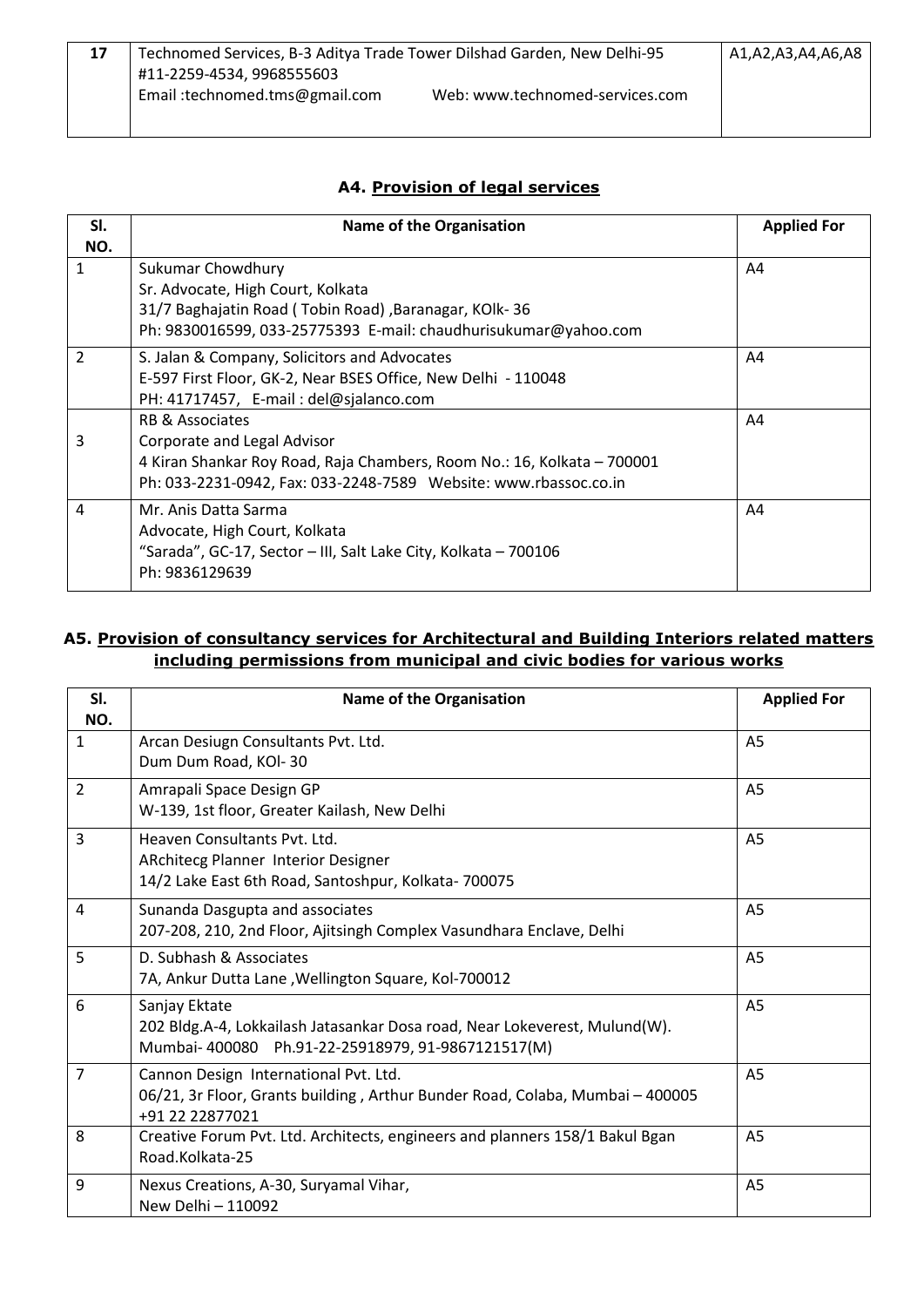| 10 | <b>Dynamic Projects</b><br>196, A-G, Aurobinda Sarani, Kolkata -700004                                                                                                                                | A <sub>5</sub> |
|----|-------------------------------------------------------------------------------------------------------------------------------------------------------------------------------------------------------|----------------|
| 11 | Prem Chambers and associates Pvt. Ltd.<br>B-30, Kailash Colony.New Delhi-110048<br>Ph: 011-29234914                                                                                                   | A <sub>5</sub> |
| 12 | Mecon Limited, Asha.W.Biswas<br>Dy.GenManager(Marketing), Ranchi - 834002 Ph. 91-651-2483341/2481440                                                                                                  | A <sub>5</sub> |
| 13 | D.S. Architects<br>1B, satish Mukherjee Road, Kolkata-26                                                                                                                                              | A <sub>5</sub> |
| 14 | Kandarp Bhatt, Architect, Planner and interior designer.201 Shree Radheshyam<br>Apartments. Plot no.152 of vinayak society.opposite S.N.D.T. College AKota<br>Vadodara-390020(Gujarat) Ph. 9327239232 | A <sub>5</sub> |
| 15 | The Pegeon Hole<br>GN-31, Sector - V, Salt Lake, Ground Floor                                                                                                                                         | A <sub>5</sub> |
| 16 | Samit Biswas<br>CIT scheme VIII M, Flat - B-5/1 Ultadanga Main Road, Kol- 67                                                                                                                          | A <sub>5</sub> |
| 17 | Stesalit Ltd.<br>Stesalit Towers E-2-3, EP & GP Block Salt Lake, Sector-V, Kolkata-700091                                                                                                             | A2,A3,A5       |

## **A6. Provision of Consultancy services for centre's Purchase and finance related matters.**

| SI.           | <b>Name of the Organisation</b>                                                 | <b>Applied For</b> |
|---------------|---------------------------------------------------------------------------------|--------------------|
| NO.           |                                                                                 |                    |
| 1             | Thite Valuers & Engineers Pvt. Ltd.                                             | A6                 |
|               | 3rd Floor, gayatri, CTS No. 2060, Vljayanagar Colony Sadashiv Peth.Behind S.P.  |                    |
|               | College & Near Dakes English Classes, Off Tilak Road Pune - 411030 # 2433-2322, |                    |
|               | 2433-2223, 6400 7724, 9822877010 e-mail: thitevaluers@gmail.com                 |                    |
| $\mathcal{P}$ | Robert Bosch Engineering Business Solutions Ltd.                                | A1, A6             |
|               | 123, Industrial Layout Bangalore - 560095                                       |                    |
| 3.            | Technomed Services,                                                             | A1,A2,A3,A4,A6,A8  |
|               | B-3 Aditya Trade Tower Dilshad garden, Delhi-95                                 |                    |
|               | #11-2259-4534, 9968555603                                                       |                    |
|               | Email:technomed.tms@gmail.com                                                   |                    |
|               | Web: www.technomed-services.com                                                 |                    |

#### **A8. Technical/Scientific/Bio-Medical/Medical and allied Services for C-DAC Projects**

| SI.      | <b>Name of the Organisation</b>                                                                                                                                         | <b>Applied For</b> |
|----------|-------------------------------------------------------------------------------------------------------------------------------------------------------------------------|--------------------|
| NO.<br>1 | Prof. C. Mazumder<br>Centre for distributed Comp.<br>Jadavpur University, Kol-32                                                                                        | A8                 |
| 2        | Dr. Shubhransu Aditya<br>49 Naskar Para Road, Santoshpur, Kol-75<br>#9330663799 e-mail: drsaditya@yahoo.com                                                             | A8                 |
| 3        | Dr. D.N Tibarewala<br>Prof. Of Bio Medical Engineering and Former Director<br>Kolkata - 700032<br>#033-2414-6567 e-mail: biomed.ju@gmail.com, biomed.ju@yahoo.co.in     | A8                 |
| 4        | Technomed Services,<br>B-3 Aditya Trade Tower Dilshad garden, Delhi-95 Ph:#11-2259-4534, 9968555603<br>Email:technomed.tms@gmail.com<br>Web: www.technomed-services.com | A1,A2,A3,A4,A6,A8  |